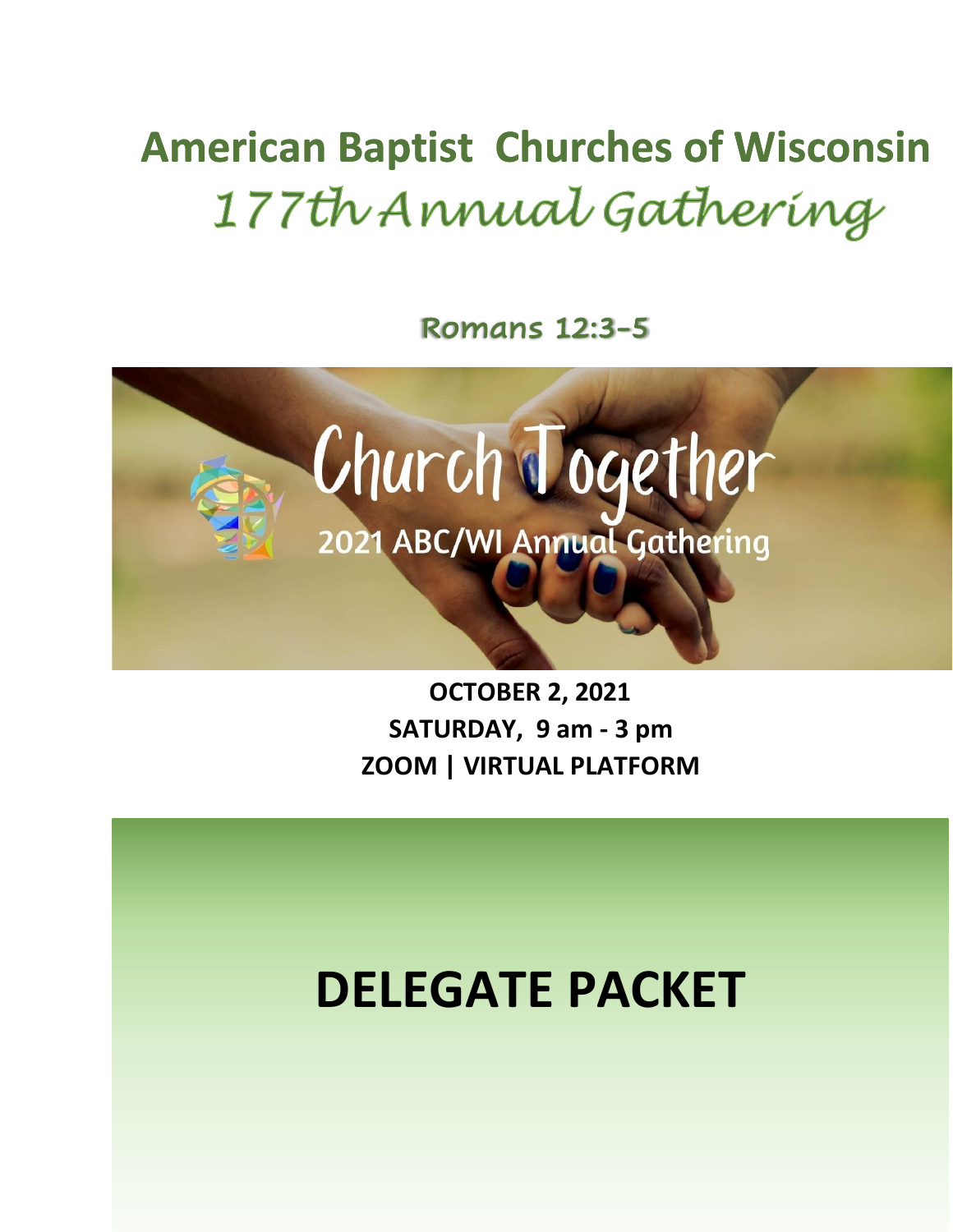#### **PROGRAM SCHEDULE**

#### **SATURDAY, OCTOBER 2, 2021**

#### **9:00-10:00 AM |ANNUAL MEETING | For delegates**

#### **10:15-11:45 AM | Select 1 from 3 options BREAKOUT WORKSHOPS**

- A "Mindful Self-Compassion for Caregiver Fatigue"
- B "Exploring 'Hybrid' Church- A Spiritual Practice in Community"
- C Thematic Bible study: "Better Together: The Body of Christ working in unity"

#### **12:15-12:45 PM | LUNCH SPEAKER**

#### **1:00-1:45 PM | Select 1 from 3 options EQUIPPING SESSIONS**

- A "Providing Mental Health Support in Church"
- B "Using Technology as Church Together"
- C "Hands and Feet Together: Church Mission in a New Era"

#### **2:00-3:00 PM | CLOSING WORSHIP**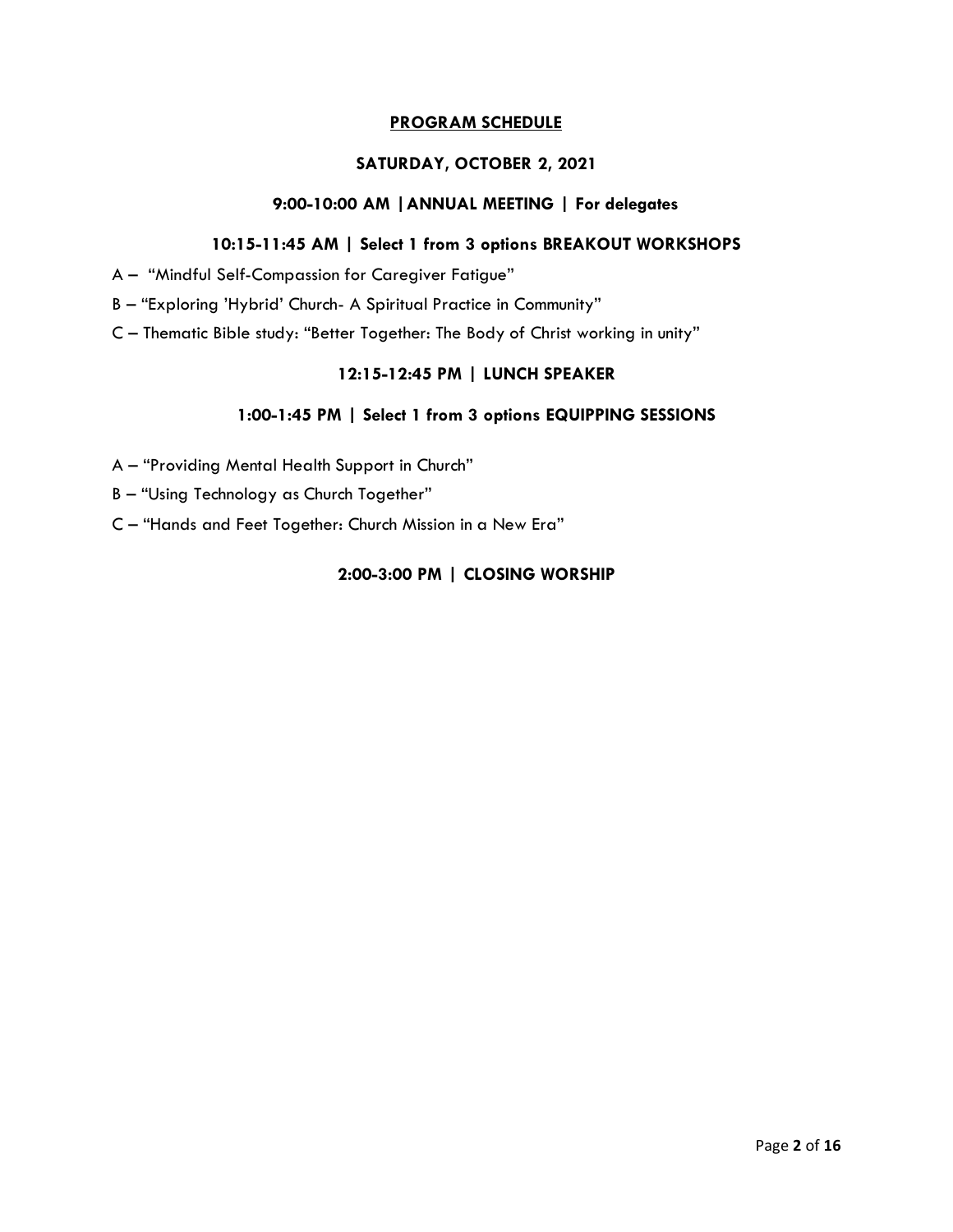#### **WORSHIPFUL WORK – ANNUAL MEETING SESSION | Virtual Meeting, Zoom Platform Presiding, Fred Oaks, ABC/WI Board President**

#### **AGENDA**

Welcome and overview of the Annual Gathering

Prayer

Call to Order for Annual Meeting

Voting Procedures – John Jones

Approval of Annual Gathering Program and Annual Meeting Agenda (pgs. 2-3)

Recognition of the Program Committee and Recorder

Approval of Minutes from 2020 Annual Gathering (pgs. 4-7)

Nominating Committee Report, Presentation of Slate for Elections, Receipt of Nominations from the Floor, Vote – Ruby Jackson (pgs. 8-9)

Recognition of those completing their terms of service to the Region

Treasurer's Report – Jose Faz (pgs. 10-11)

Interim Regional Executive Minister's Report – John Jones (pgs. 12-15)

REM Search Committee Report

President's Report – Fred Oaks

Prayer for Personnel of the Board of Managers and region commissions and committees

Announcements (pg. 16)

Adjournment (to be given at the end of the 2:00 PM Closing Worship Service)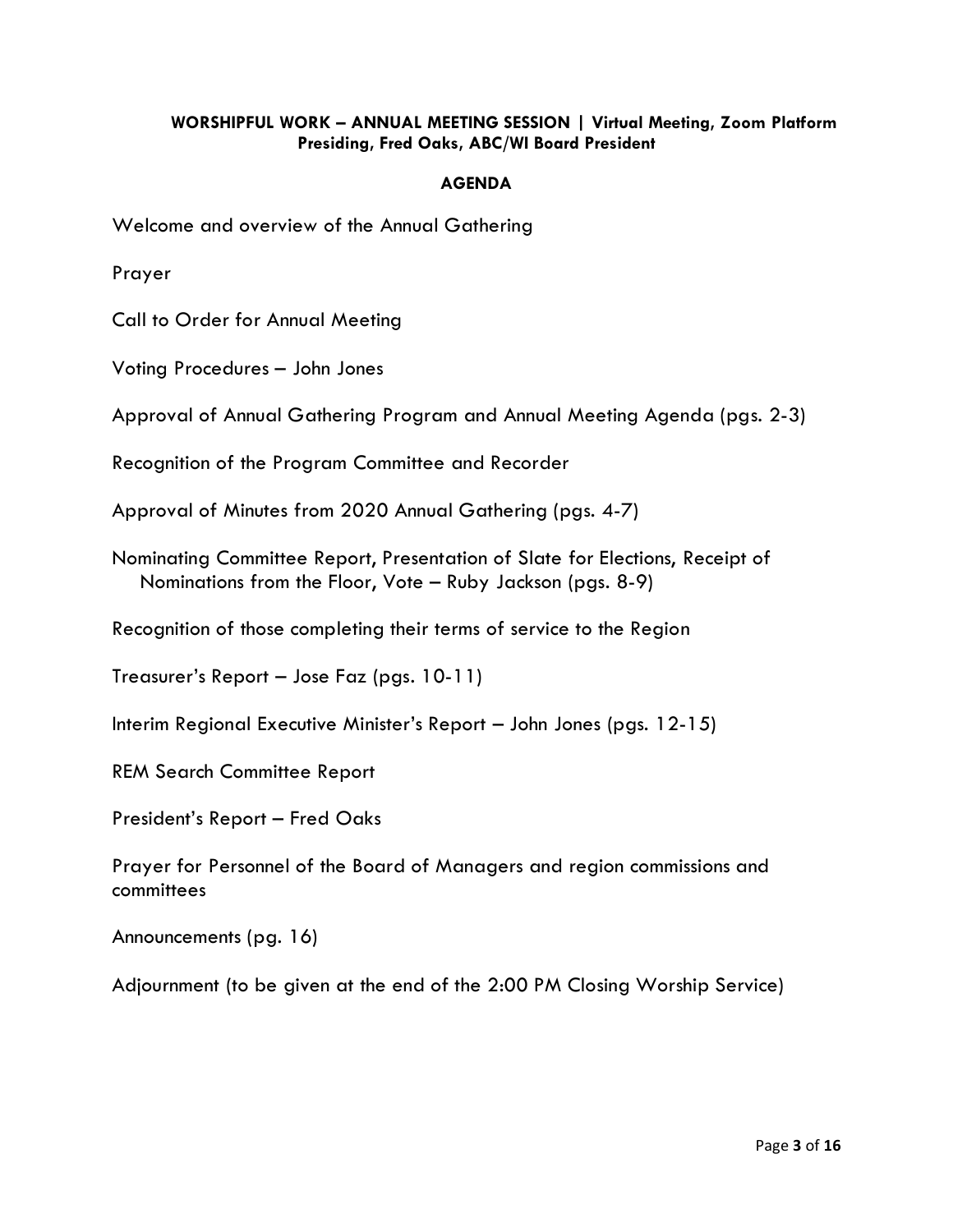#### 176<sup>th</sup> Annual Gathering of the American Baptist Churches of Wisconsin

#### Friday, October 10, 2020 | Virtual Event – Zoom Platform

#### Draft Minutes

*[See Final Program and Post-Event Summary Reports for supplemental details]*

Program Committee Members: Ruby Jackson (Chair- VP Board), Milwaukee, Metropolitan; Grady Iang (Board), Greenfield, Carson Chin; Jane Mathison (Originally local host), Honey Creek, Community; Cathy Muro (Board), Brookfield, Immanuel; Kim Drost (ABWomen), West Allis, First; Eric Lundquist (Ministers Council), Waukesha, First; Franklin Onwubuariri (ABMen), Marie Onwubuariri (REM/Ex-Officio), Jim Carlson (Hispanic Community Liaison); John Jones (Staff/ex-officio)

Staff Registration Team: Reshma Zadda, Marie Onwubuariri, John Jones

Tech Team: Jim Carlson (Hispanic Community Liaison); Biak Chaung (Greenfield, Carson Chin); Kenneth Cutler (Milwaukee, Greater Mt. Zion); Kim Drost (Assistant Minister of Camping, ABC/WI); Byron Johnson (Milwaukee, Progressive); Kurt Kaufman (Green Lake, Federated); Eric Lundquist (Waukesha, First); David Perkins (Delafield, First); Richie Zadda (Waukesha, First)

#### 9:00-10:00 AM | ANNUAL MEETING/WORSHIPFUL WORK SESSION

- 9:04am President Fred Oaks welcomed all participants to the 176<sup>th</sup> Annual Gathering, noting the theme "Glorious Transformation" and providing an overview of the schedule. He then offered an opening prayer. He called the meeting to order, noting that the meeting would be considered adjourned with the benediction of closing worship in the afternoon.
- 9:08am- John Jones provided instructions and guidance for the unique voting procedure in the Zoom meeting. Votes will be taken by acclamation, with those objecting to the motion and those abstaining from the motion asked to register their objection or abstinence by either unmuting and speaking or using the "raise hand" option on Zoom.
- 9:10am- The motion to approve the Annual Gathering program and the Annual Meeting Agenda was approved by acclamation with no objections.
- 9:11am- President Oaks expressed recognition and appreciation for the Program Committee and their considerable efforts in adopting the Annual Gathering considering the circumstances generated by the COVID-19 pandemic.
- 9:13am- President Oaks acknowledged the recorder of record, corporate secretary and Reg. Executive Minister Rev. Dr. Marie Onwubuariri. He also acknowledged that Dr. Onwubuariri has resigned from her position to accept a call to the position of Associate General Secretary of Mission Resource Development of the American Baptist Churches USA. The Board of Managers is planning farewell events to honor her 6 wonderful years of ministry in the Region.
	- $\circ$  President Oaks recognized those attending 1<sup>st</sup> Annual Gathering, those attending last 5 in a row, and those attending from out of state.
- 9:19am- Reginald Ivy of Milwaukee, New Hope made a motion to approve the Minutes from the 2019 Annual Gathering. Ruby Jackson, Milwaukee, Metropolitan seconded the motion. The motion was approved by general consent with no revisions and no objections.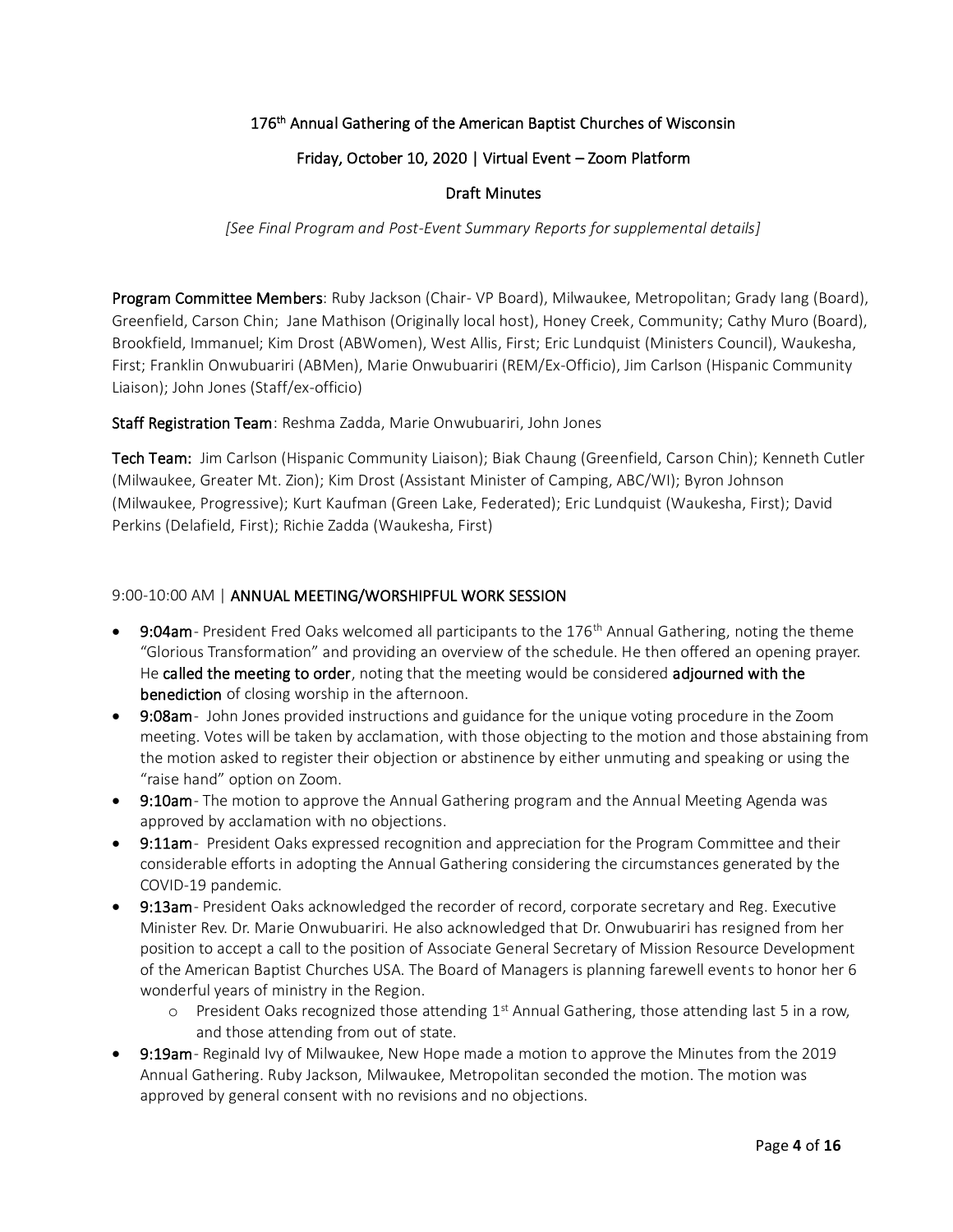- 9:24am- The slate for elections to the Board of Managers and the Nominating Committee was presented by chairperson of the Nominating Committee Dr. Archie Ivy, Milwaukee, New Hope. Dr. Ivy acknowledged that there were two slots still vacant on the slate, one each for the Board of Managers and the Nominating Committee. No nominations for either position was presented from the floor. As the motion to elect these officers comes from Committee, it needs no second. The motion was approved by general consent with no objections or abstentions. President Oaks recognized members of the Nominating Committee for their work.
- 9:25am President Oaks encouraged the gathered body to express appreciation to those completing their terms of service with this Annual Meeting with a "virtual" round of applause.
- 9:28am- Jose Faz, Treasurer, provided an overview of the Financial Report as provided in the delegate packet on p. 10-11. Financials look good due to better performance of investments in 2019, influx of cash due to a tree harvest, and low expenses because of understaffing. 2020 looks to be a volatile year because of so many unknowns. Balances are strong. Holly Anderle, Racine, First, moved to receive the Treasurer's report. Archie Ivy, Milwaukee, New Hope, seconded. The motion was approved by general consent with no objections or abstentions.
- 9:31am- Rev. Dr. Marie Onwubuariri presented the REM.s report. State of the Region was sent out earlier in the morning and is available on the website. Highlights: wonderful to see how churches have adjusted and responded to a challenging year; thanks to the board and region for sabbatical time during the summer. Areas of purpose highlighted in the report: supporting churches and ministers, providing camping and educational opportunities, pursuing innovative initiatives, strengthening the networks in which we work, and developing a strong administrative infrastructure, inclusive of communications, governance, staffing, financial health, and a regional office location that can serve our constituency. Encouraging collaborative conversations among all stakeholders for region. Camping and Educational ministries continue to experience transition. Both ministries will need the region to have conversation about the future of those ministries and the investment and opportunities they present. Innovative initiatives: the POST, Circuit Team, and New Wineskins, all of which have shown some promise; the most recent initiative is a co-consultation on race and culture. Networks: with ministry and national partners continues. Acknowledge region notes and celebrations:
	- New pastorates/ministries: Don Iliff, interim (La Crosse, First); Jason Mack, pastor (Wauwatosa, Underwood); Ron Zielinski, Lay Minister (Sheboygan Falls, Falls Community)
	- Transitions: Patrick Roberts (region staff), Carolyn Dugan (region staff), Brian Butcher (Mauston), Jason Mack (Madison, First), Michael Newheart (Madison, First, Interim)
	- Retirements: Bonnie Bell, Jane Matheson (Honey Creek at end of 2020)
	- New Church to ABC/WI: Milwaukee Siyin Chin welcomed with "virtual" round of applause
	- Ordination Anniversaries:
		- o 5 years: Brandle Morrow, Milwaukee, Metropolitan
		- o 10 years: Kim Drost, Region staff; Melva Bishop-Hewing, Madison, Mt. Zion; Jason Mack, Wauwatosa, Underwood; Peggy Williams, Madison, Mt. Zion
		- o 15 years: Roxanne Cardenas, Milwaukee, Tangible Word; Jane Matheson, Honey Creek, First; Marcus Allen, Madison, Mt. Zion
		- o 25 years: Marilyn Merrill; Martin Childs, Milwaukee, Pilgrim Rest;
		- o 30 years: Steven Cornelius; 40 years: Sam Brink; 50 years: Bishop Lawrence Kirby, Racine, St. Paul Missionary
	- Church milestone anniversaries:
		- o Racine, First 180 years | Milwaukee, Calvary 125 years | Wauwatosa, Underwood 175 years
- **9:42am-President's Report New organizational structure, committees and commissions are functioning** well, recently completed a strategic plan. We are at a natural inflection point with a very capable Board of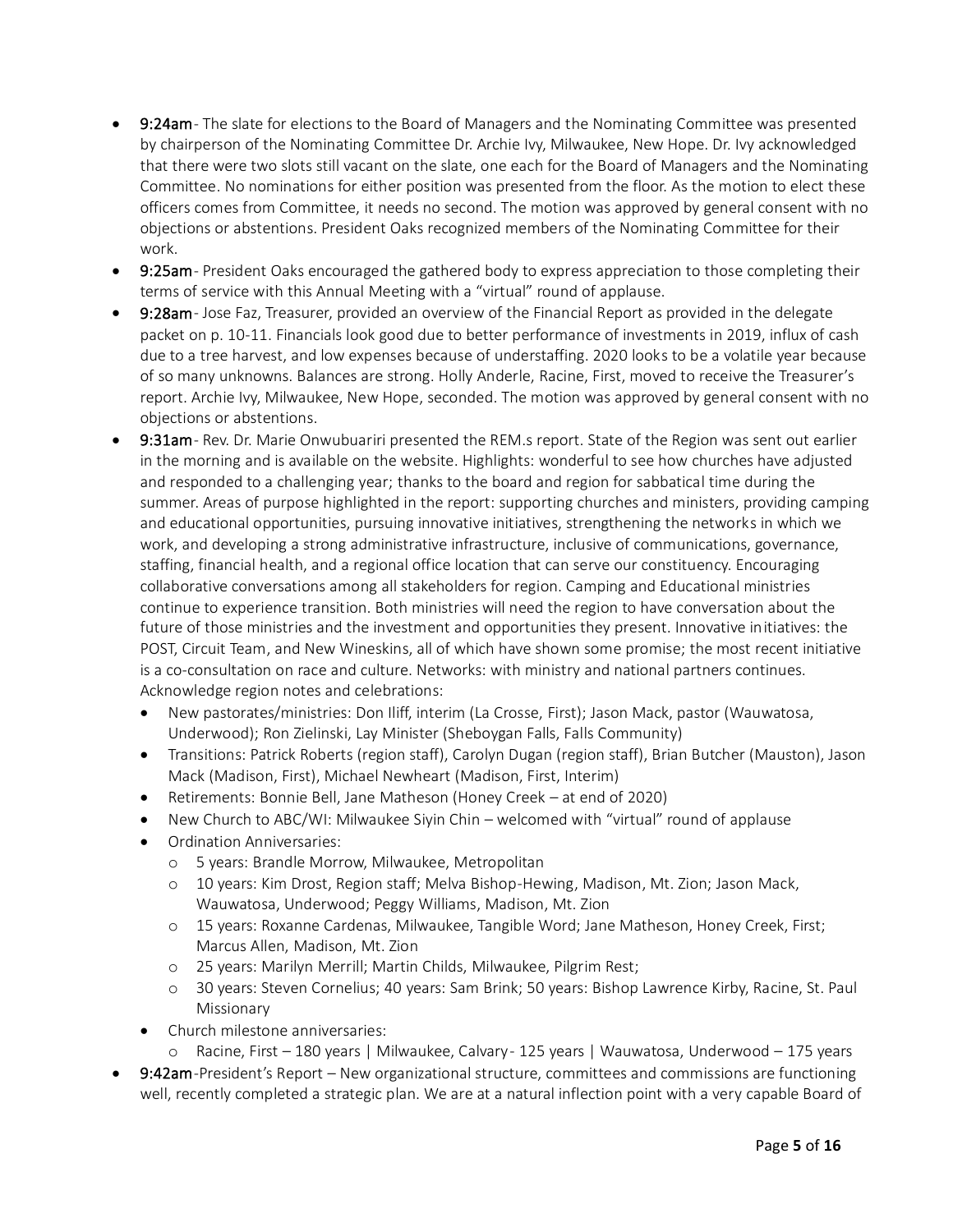Managers. In a divisive time, it is encouraging to be part of such a diverse, unified, and grace-filled community of leaders. With departure of our REM, the Board has important work to do, work that will be guided by Interim General Secretary of ABC-USA, Jeff Woods. President Oaks requests that the region keep in prayer Marie and her family in their move to Pennsylvania and for the Board in their work. Expect regular communication from the Board regarding that work.

- o Prayer for Board of Managers, especially newly elected officers.
- 9:46am Announcements and highlights from churches:
	- o Feedback survey for AG was promoted
	- o Link for giving toward Mission of Region
	- $\circ$  Save the Date 177<sup>th</sup> Annual Gathering October 8-9, 2021
	- o Virtual Biennial Gathering June 2021
	- o Archie Ivy, celebrating 25 years at Milwaukee, New Hope and recently published book, *Here by Assignment: The Story of Archie Ivy*.
	- o Racine, First renovations coming to a conclusion and gathering resources for anniversary celebration;
	- o Waukesha, First– gathered for socially distanced communion on October 4, World Communion Sunday
	- o Madison, Mt. Zion Pastor Marcus Allen published his first book, *I Got Next*; church has paid off mortgage; also collaborating with Mental Health facility in Madison to provide free Mental Health services at the church one day a week; also setting up a school without walls for socially distanced remote learning for up to 30 students at the church
	- $\circ$  Milwaukee, Calvary has a "virtual" 125<sup>th</sup> anniversary celebration with videos and bouquets of flowers filling the sanctuary; construction and refurbishment work taking place on the building;
	- o Green Lake, Federated major sanctuary renovation has taken place, waiting to go back to that space; the school district has partnered with Federated for using space for pre-K and K classes;
	- o Milwaukee, Emmanuel Chin Pastor Stanley will be ordained through Chin Baptist Churches USA; also seeking a church building
	- o Sheboygan Falls, Falls Community expressed gratitude for Ron Zielinski's leadership as Lay Leader;
	- o Chakravarthy Zadda requested by ABC USA represent denomination in Interfaith Commission of National Council of Churches, USA and Baptist World Alliance for next 5 years; asking for prayers for this service opportunities
	- o Milwaukee, Metropolitan ministry to congregation: M-F morning devotions for all people led by pastor and 7:30pm devotions led by other ministers, several other opportunities for learning and support;
- 10:00am Annual Meeting Business session is adjourned

10:15-11:45 AM | WORKSHOPS | Breakout Sessions |Five topical breakout sessions were offered in separate Zoom rooms; one was canceled (Burmese Bible Study) prior to the even due to low registration.

- A COVID Changes "Idea-Swap" presented by Commission on Congregational Mission of ABC Wisconsin.
- B Bible Study on "Transformation" presented by Rev. Dr. Demetrius Williams, pastor, Community Baptist Church, Milwaukee
- C Reshaping Church: Learning from Unplanned Transformation presented Rev. Dr. Angela Jackson of Central Baptist Theological Seminary and Rev. Dr. Ircel Harrison of Pinnacle Leadership Associates
- D- Baptist History and Polity: The Associational Principle- presented by Rev. Dr. Pam Durso, president, Central Baptist Theological Seminary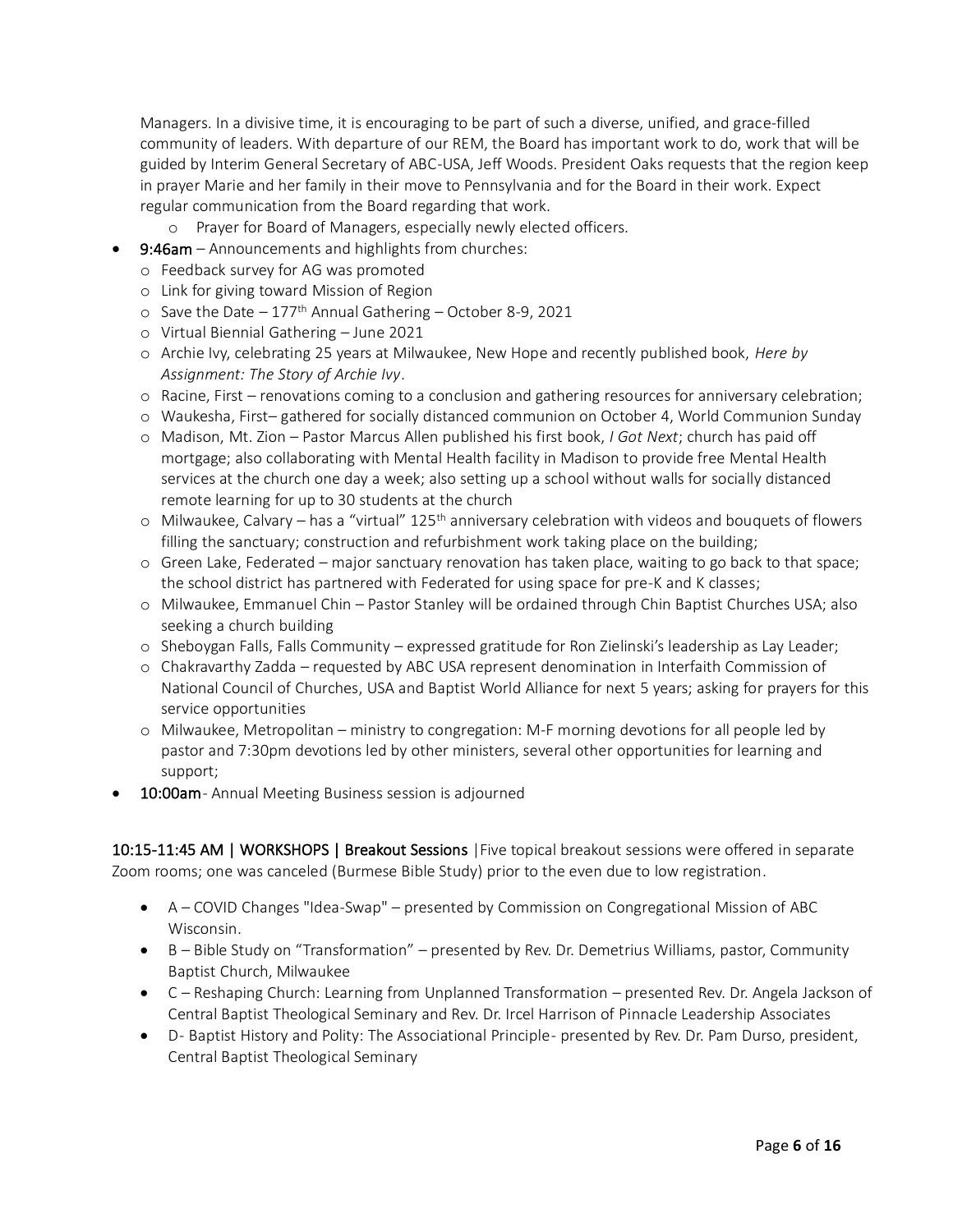12:15-12:45 PM : LUNCH SPEAKER: Rev. Dr. C. Jeff Woods, Interim General Secretary of American Baptist Churches USA | Dr. Woods shared a good word on transformation, including imposed transformation in this season of unexpected adaptation.

1:00-1:45 PM | FACILITATED CONVERSATION | Breakout Sessions, 3 topics for Intimate Conversations about Important Matters were offered. These were opportunities to share thoughts on a topic in a small group setting and develop the essential skill of LISTENING.

- A Racial Justice facilitated by Rev. Walter Lanier, pastor, Progressive Baptist Church, Milwaukee
- B Post-COVID Emerging Ministries facilitated by Rev. Betsy Perkins, pastor, First Baptist Church, Delavan
- C 2020 Stories of Faith facilitated by Rev. Jason Mack, pastor, Underwood Memorial Baptist Church, Wauwatosa

2:00-3:00 PM |CLOSING WORSHIP was the final Zoom session but was also streamed to the region Facebook page. The order of service included:

- o Memorial slide show
- o WELCOME AND CALL TO WORSHIP by Cathy Muro, Member of the ABC/WI Board and Program Committee; Home Church: Immanuel Church Brookfield
- o OPENING CONGREGATIONAL SONG: BE THOU MY VISION Arranged by Ascend the Hill led by Immanuel Church Brookfield Praise Team
- o OPENING PRAYER WITH LORD'S PRAYER led by Rev. Max Ramsey, Pastor, Immanuel Church
- o INTRODUCTION OF VIDEO PRESENTATION AND PREACHER by Mr. Jose Faz, ABC/WI Treasurer/Board Member; Home Church: Iglesia Bautista Renacer, Racine
- o PICTURE SLIDE SHOW PRESENTATION: AMERICAN BAPTIST CHURCHES WISCONSIN 2014-2020
- o MUSICAL OFFERING: YOU ARE Written by Kirk Franklin offered by Levite's of Zion Praise Team, Mt. Zion Baptist Church, Madison
- o SCRIPTURE REFERENCES WERE Romans 12:1-2 NRSV and Ephesians 3:16-19 NRSV
- o SERMON: "Transformation: Realign, Resist and Renew" by Rev. Dr. Marie Onwubuariri, ABC/WI Regional Executive Minister
- o CONGREGATIONAL SONG: YOUR WAY, YAHWEH by Jeremy Camp led by Immanuel Church Brookfield Praise Team
- o CLOSING WORDS by Rev. Fred Oaks, ABC/WI President of the Board of Managers
- o SENDING SONG: LOVE CHANGES EVERYTHING by Red Rocks Worship led by Immanuel Church Brookfield Praise Team

#### ~3:58pm - Annual Gathering Adjourned

*Final Numbers: Total attendance: 116; 27 churches represented*

*Respectfully submitted: Marie Onwubuariri & John Jones*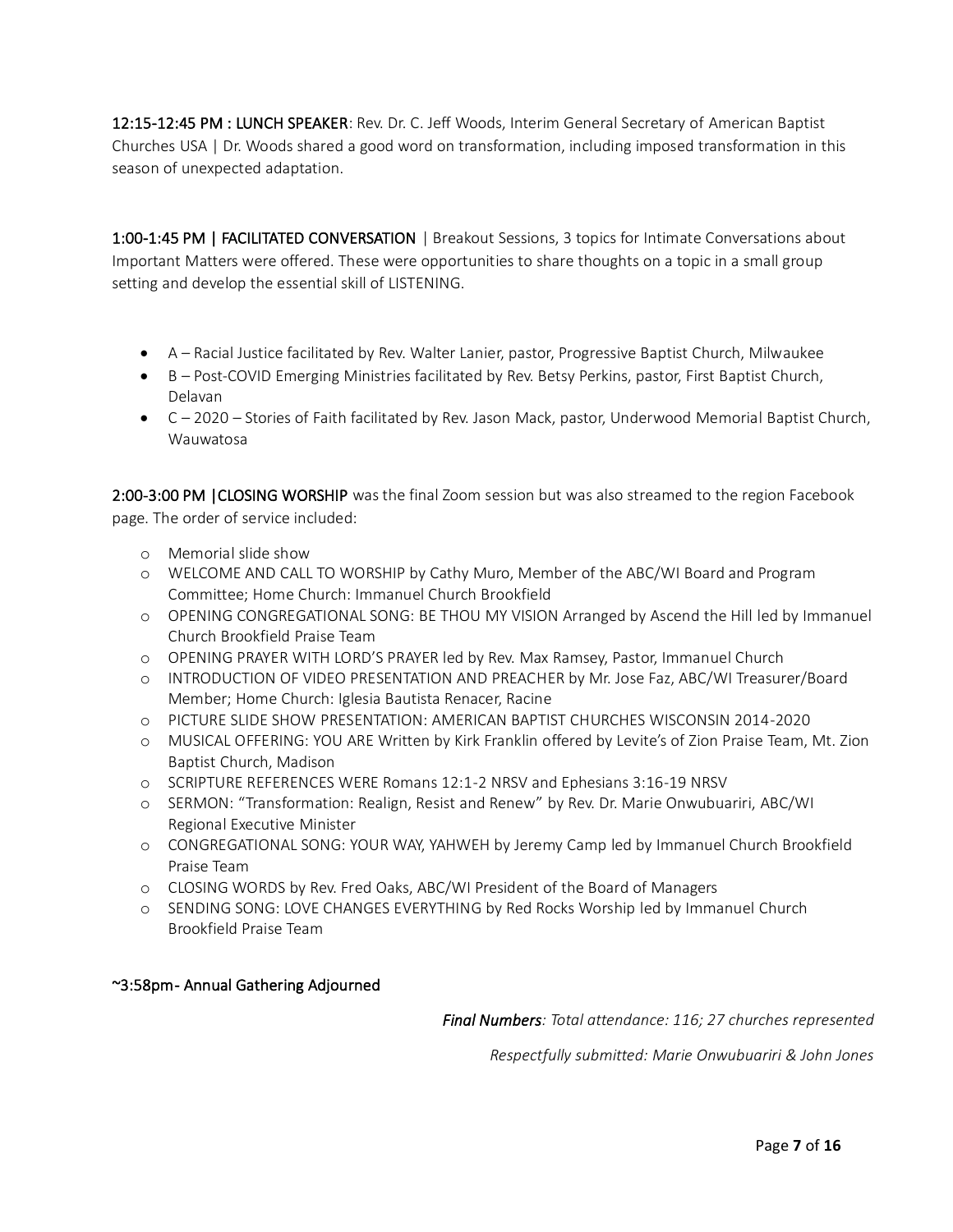# **AMERICAN BAPTIST CHURCHES OF WISCONSIN 2021 NOMINATING COMMITTEE REPORT**



# **SLATE FOR ELECTIONS**

| <b>BOARD OF MANAGERS</b>    | <b>Name</b>             | <b>Term End (October)</b> |
|-----------------------------|-------------------------|---------------------------|
| <b>PRESIDENT</b>            |                         |                           |
| <b>Brandle Morrow</b>       | Milw., Metropolitan     | 2023                      |
| <b>TREASURER</b>            |                         |                           |
| Jose Faz                    | Racine, Renacer         | 2023                      |
| <b>AT LARGE POSITIONS</b>   |                         |                           |
| Kenneth Cutler              | Milw., Greater Mt. Zion | 2024                      |
| Carolyn Parker              | Milw., Progressive      | 2024                      |
| <b>Michelle Peterson</b>    | Milw., Calvary          | 2024                      |
| <b>VACANT</b>               |                         | 2024                      |
| <b>VACANT</b>               |                         | 2023                      |
| <b>NOMINATING COMMITTEE</b> | <b>Name</b>             | <b>Term End (October)</b> |
| Delois Taylor               | Milw., Metropolitan     | 2024                      |
| <b>VACANT</b>               |                         | 2024                      |

#### **THANK YOU TO THE 2021 NOMINATING COMMITTEE**

| Archie Ivy, Chair                           | Milwaukee, New Hope Miss.          | 2023            |
|---------------------------------------------|------------------------------------|-----------------|
| May May Latt                                | Milwaukee Myanmar Christian Church | 2021            |
| Mark Brandel                                | Wyocena, Community                 | 2022            |
| Carol Lewis                                 | Milwaukee, Greater Mt. Zion        | 2022 (inactive) |
| Sudie Jones,                                | Milwaukee, Greater Galilee         | 2021            |
| Ruby Jackson, Board Rep                     | Milwaukee, Metropolitan            | 2022            |
| 1 Vacancy                                   |                                    | (2023)          |
| John Jones, ABC/WI Interim REM - Ex-officio |                                    |                 |

*VACANT 2023*

*[End of Slate]*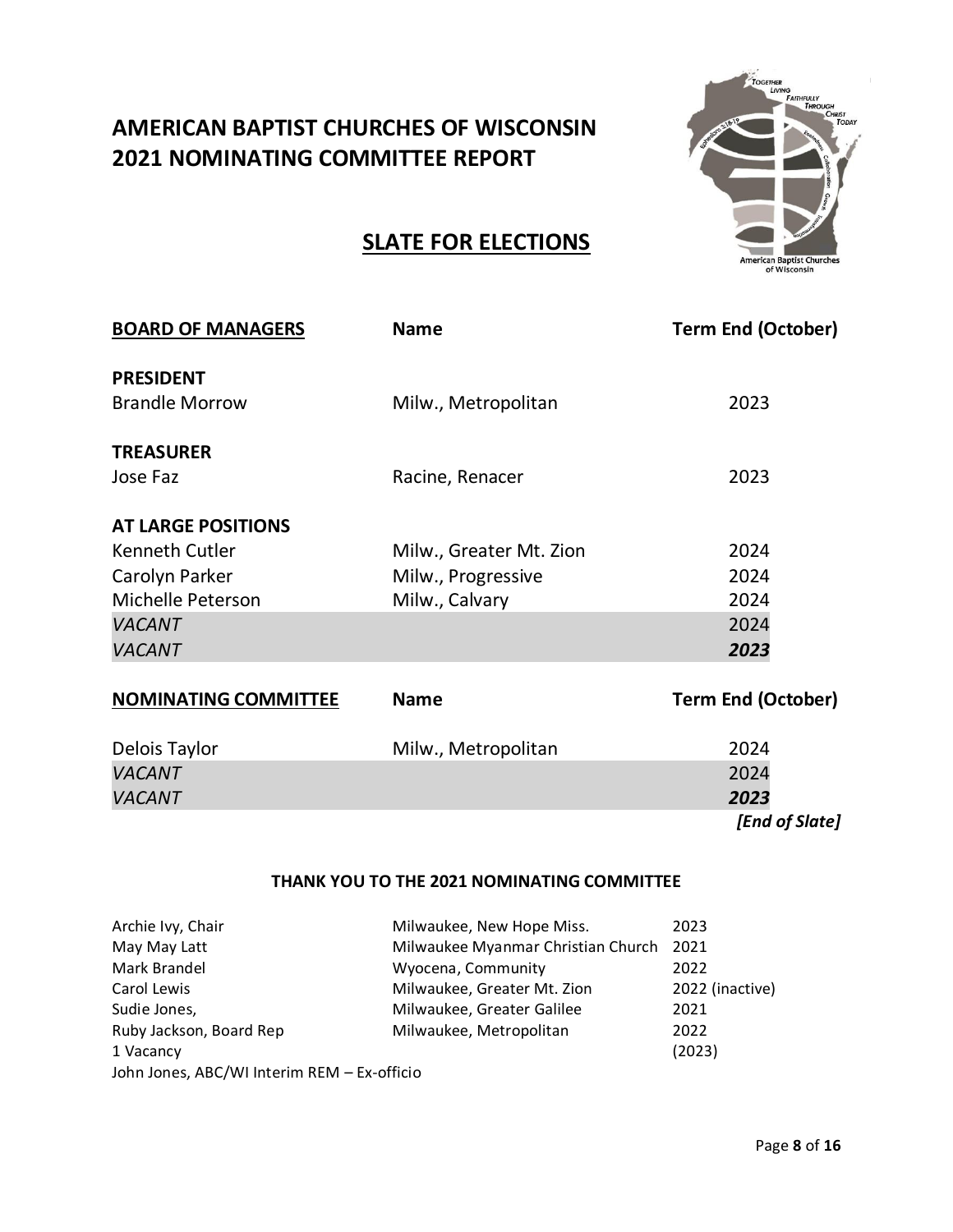# THOSE CONTINUING AND COMPLETING THEIR SERVICE ON THE BOARD, COMMISSIONS, AND COMMITTEES

| <b>BOARD OF MANAGERS</b> | <b>Name</b>                                                     | <b>Term End (October)</b> |
|--------------------------|-----------------------------------------------------------------|---------------------------|
| At Large                 |                                                                 |                           |
| Reginald Ivy             | Milwaukee, New Hope Missionary                                  | 2022                      |
| Ruby Jackson             | Milwaukee, Metropolitan Miss.                                   | 2022                      |
| Kurt Kaufman             | Green Lake, Federated                                           | 2022                      |
| Cathy Muro               | Brookfield, Immanuel                                            | 2022                      |
| Mike Shawgo              | West Allis, First                                               | 2023                      |
| Stanley                  | Milwaukee, Emmanuel Chin                                        | 2023                      |
| Shani Smith              | Milwaukee, Greater Galilee                                      | 2023                      |
|                          | Completing: Drandle Merrous Cradulang Dennie Coronson TornsMest |                           |

Completing: Brandle Morrow, Grady Iang, Bonnie Sorenson, Terry West

#### **COMMISSION ON CONGREGATIONAL MISSION**

Continuing: Carolyn Parker, Linda Cutler, Russ Antos Completing: Bonnie Sorenson & Terry West – Board Reps | Vacancies going into 2021-2022 = 2 board reps

#### **COMMISSION ON MINISTRY**

Continuing: Kurt Kaufman, Holly Anderle, Martin Childs, Jr., Jose Encarnacion, Eric Lundquist, Shani Smith Completing: None| Vacancies going into 2021-2022 = None

#### **FINANCE COMMITTEE**

Continuing: Jose Faz, AntoineMcDuffie, Ed Hansen, Mike Shawgo, Stanley Completing: None Vacancies going into 2021-2022 = *1 appointee*

#### **PERSONNEL COMMITEE**

Continuing: Brandle Morrow, Jose Faz, Reginald Ivy Completing: Fred Oaks| Vacancies going into 2021-2022 = Board VP

#### **PROGRAM COMMITTEE**

Continuing: Cathy Muro Completing: Brandle Morrow, Eric Lundquist, Linda Jolly, Delois Taylor, Alexis McKinnie Vacancies going into 2022 = VP, *2 appointees | 1 rep from ABW, ABMen, Ministers Council optional*

*To learn more about serving in any of these roles, please contact the ABC/WI region office.*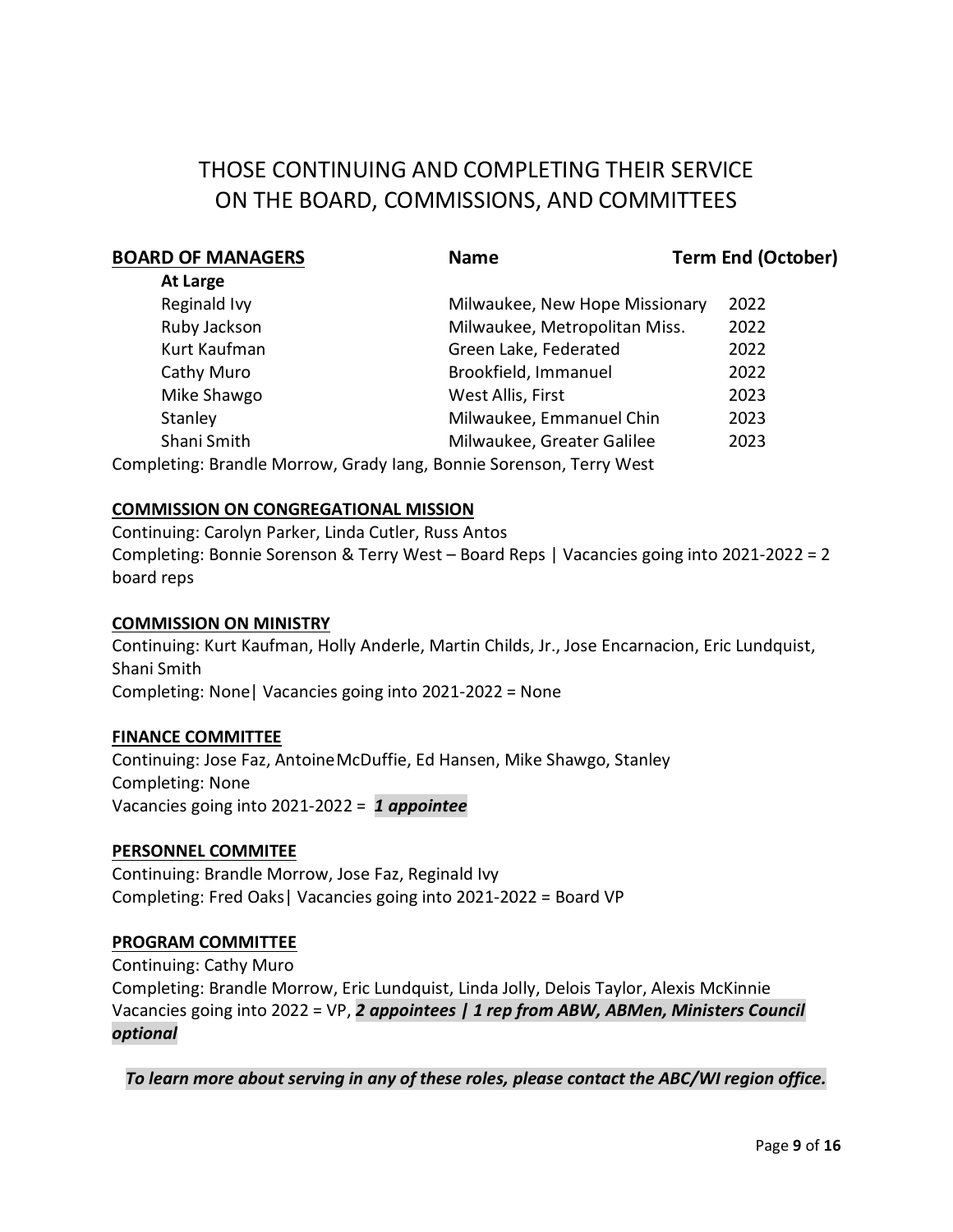# **AMERICAN BAPTIST CHURCHES OF WISCONSIN, INC. UNAUDITED STATEMENT OF FINANCIAL POSITION YEAR ENDED DECEMBER 31, 2020**

#### ASSETS

| Cash and cash equivalents                              | \$39,817    |
|--------------------------------------------------------|-------------|
| Accrued interest receivable                            | \$908       |
| Prepaid expenses                                       | \$1,592     |
| Funds held in trust                                    | \$13,571    |
| Inventory                                              | \$0         |
| Investments                                            | \$4,405,177 |
| Mortgage loans receivable:                             |             |
| Churches and other                                     | \$0         |
| Land, buildings, and equipment - net                   | \$839,178   |
|                                                        | \$5,300,303 |
| <b>Total Assets</b><br>LIABILITIES AND NET ASSETS      |             |
| Accounts payable - trade                               | \$11,919    |
| <b>Accrued liabilities</b>                             | \$91,176    |
| Accrued real estate taxes                              | \$5,043     |
| Funds held in trust                                    | \$10,140    |
| <b>Total Liabilities</b>                               | \$118,278   |
| Net Assets:                                            |             |
| Unrestricted                                           | \$3,206,208 |
| <b>Temporarily Restricted</b>                          | \$905,552   |
| Permanently Restricted:                                |             |
| Bay View Fund                                          | \$604,289   |
| <b>Blumer Fund</b>                                     | \$398,236   |
| <b>Total Permanently Restricted</b>                    | \$1,070,265 |
| <b>Total Net Assets</b>                                | \$5,182,025 |
| <b>Total Liabilities and Net Assets</b>                | \$5,300,303 |
| Page 1<br>AMERICAN BAPTIST CHURCHES OF WISCONSIN, INC. |             |
| UNAUDITED STATEMENT OF ACTIVITIES                      |             |
| Year Ended December 31, 2020                           |             |
|                                                        |             |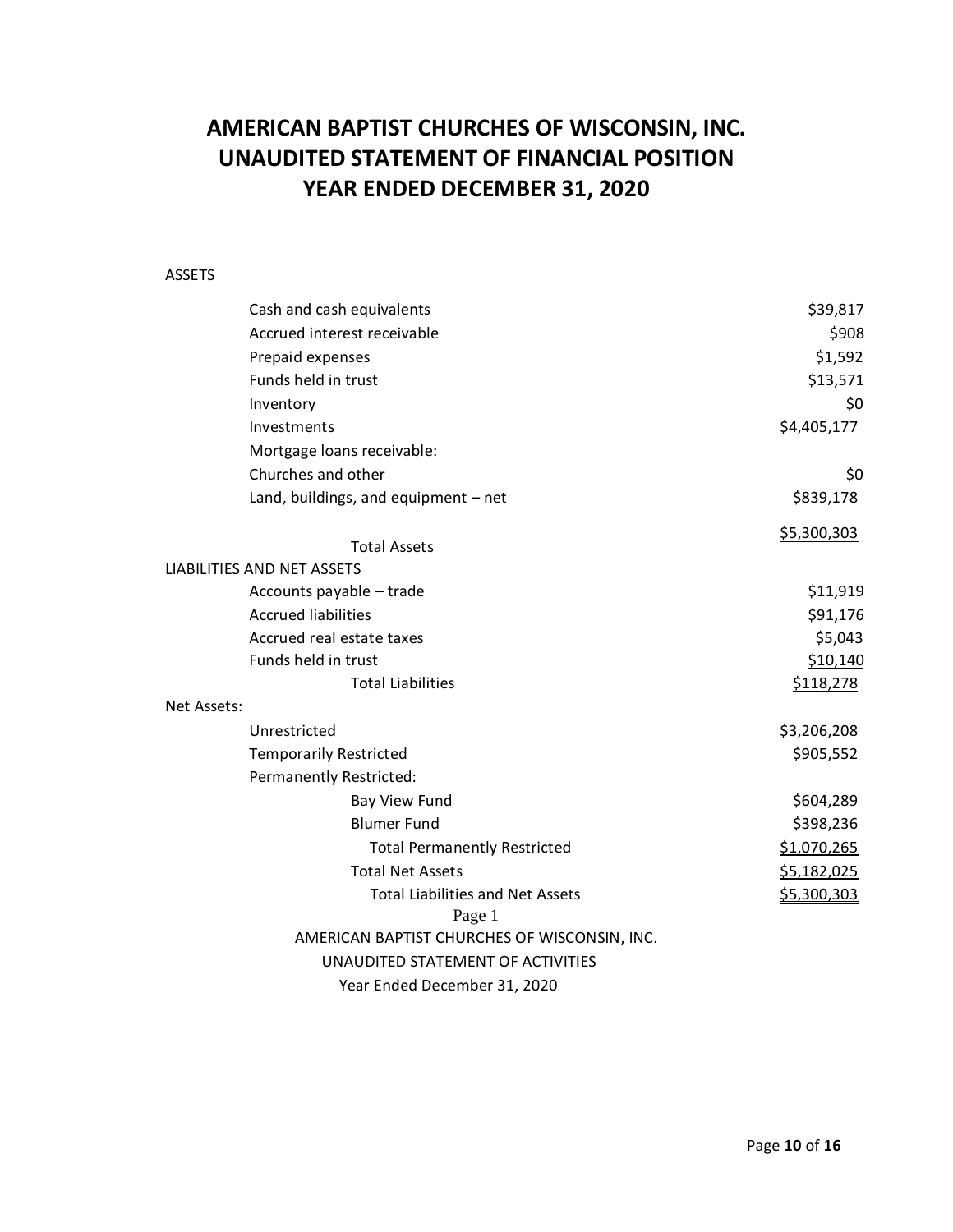# **AMERICAN BAPTIST CHURCHES OF WISCONSIN, INC. UNAUDITED STATEMENT OF ACTIVITIES YEAR ENDED DECEMBER 31, 2019**

|                                                                                                               | Unrestricted | Temporarily<br>Restricted | Permanently<br>Restricted | Total       |
|---------------------------------------------------------------------------------------------------------------|--------------|---------------------------|---------------------------|-------------|
| Revenues, Gains & Other Support:                                                                              | \$51,774     | \$0                       | \$0                       | \$51,774    |
| American Baptist Missions support                                                                             | \$30,277     | \$0                       | \$0                       | \$30,277    |
| Other Support and contributions Investment income:                                                            | \$101,712    | \$22,639                  | \$0                       | \$124,351   |
| Interest and dividends                                                                                        | \$133,840    | \$77,694                  | \$82,299                  | \$293,833   |
| Gains on investments Camp Tamarack: Revenues                                                                  | \$89,462     | \$0                       | \$0                       | \$89,462    |
| Contributions                                                                                                 | \$0          | \$19,762                  | \$0                       | \$19,762    |
| Gifts & bequests                                                                                              | \$3,914      | \$0                       | \$0                       | \$3,914     |
| Miscellaneous                                                                                                 | \$2,755      | \$0                       | \$0                       | \$2,755     |
| Net assets released from restrictions                                                                         | \$84,791     | $-$ \$60,475              | $-$ \$24,316              | \$0         |
| Total revenues, gains and other support                                                                       | \$498,527    | \$59,619                  | \$57,983                  | \$616,129   |
| Expenses and losses:                                                                                          | \$213.709    | \$0                       | \$0                       | \$213,709   |
| General and administrative                                                                                    | \$58,619     | \$0                       | \$0                       | \$58,619    |
| General program-Christian outreach, Christian education and<br>other Aid to Churches and other Camp Tamarack: | \$5,575      | \$0                       | \$0                       | \$5,575     |
| Operating expenses                                                                                            | \$161,123    | \$0                       | \$0                       | \$161,123   |
| Capital fund campaign expenses                                                                                | \$0          | \$0                       | \$0                       | \$0         |
| Joint ministries                                                                                              | \$11,400     | \$0                       | \$0                       | \$11,400    |
| Ecumenical work                                                                                               | \$12,200     | \$0                       | \$0                       | \$12,200    |
| Investment counsel fees                                                                                       | \$12,311     | \$0                       | \$0                       | \$12,311    |
| Annuities                                                                                                     | \$0          | \$0                       | \$0                       | \$0         |
| Total expenses                                                                                                | \$474,937    | \$0                       | \$0                       | \$474,937   |
| Losses on investments                                                                                         | \$0          | \$0                       | \$0                       | \$0         |
| Total expenses and losses                                                                                     | \$474,937    | \$0                       | \$0                       | \$474,937   |
| Changes in net assets                                                                                         | \$23,590     | \$59,619                  | \$57,983                  | \$141,192   |
| Net assets at beginning of year                                                                               | \$3,202,714  | \$825,837                 | \$1,012,282               | \$5,040,833 |
| Net assets at end of year                                                                                     | \$3,226,303  | \$885,457                 | \$1,070,265               | \$5,182,025 |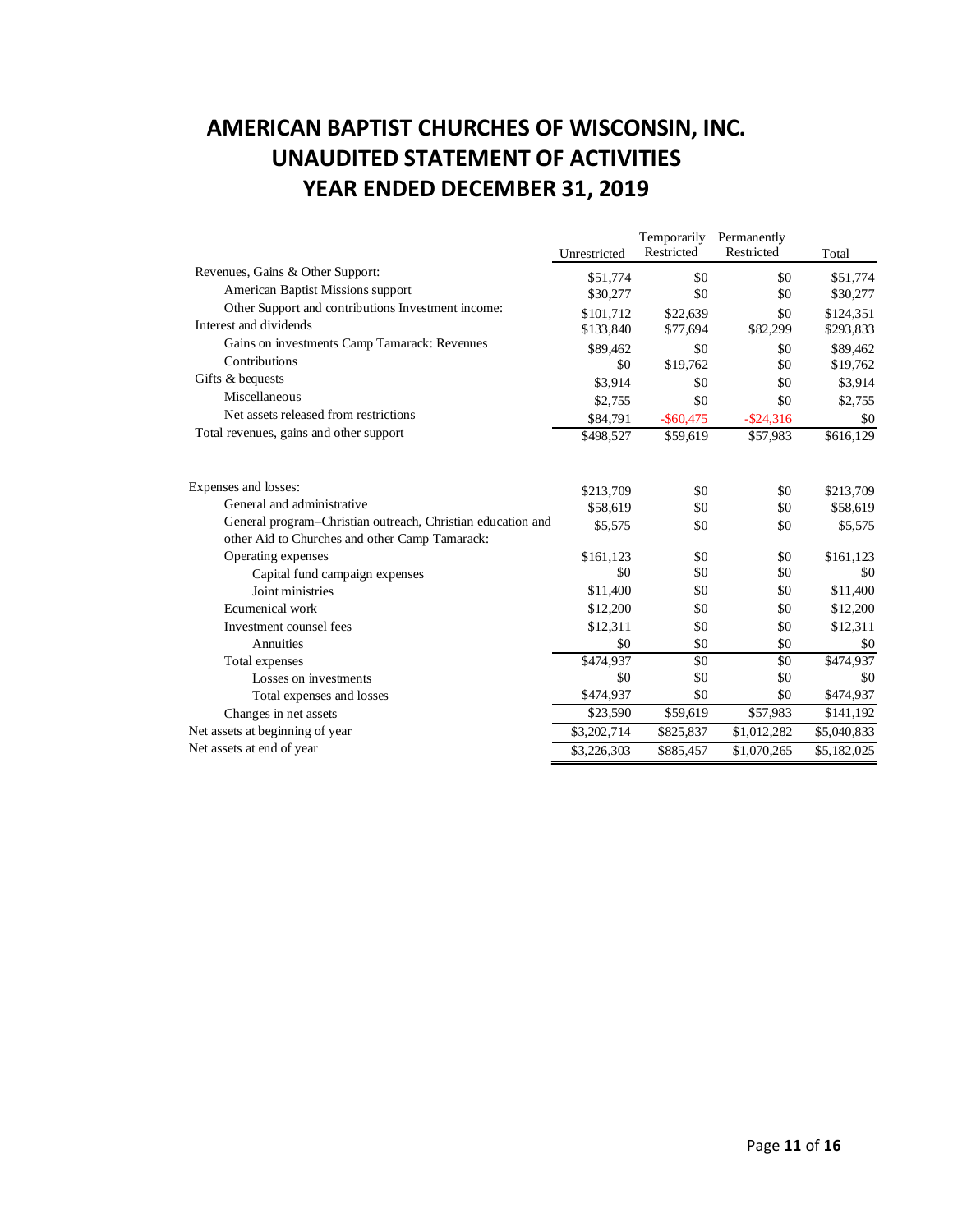## **"STATE OF THE REGION"**

American Baptist Churches of Wisconsin, October 2, 2021 Annual Meeting "Church Together" | Romans 12:3-5

## *Rev. Dr. John Jones, Interim Regional Executive Ministerjohn.jones@abcofwi.org*

It has been a true honor to serve as Interim Regional Executive Minister this year. I am grateful for this opportunity to try and serve this association of congregations for this season. Serving in the role of IREM has only deepened my appreciation for all the faithful pastors and leaders in our congregations, all those willing to engage in the common mission of the region. The challenges faced by churches over the past two years have been remarkable. The creativity and determination of our churches in responding to those challenges has been inspiring.

2021 has been another difficult year. It began with the introduction of vaccines and the corresponding hope for a return to some semblance of normalcy. Our various churches had several different timelines. But most were steadily moving toward in-person worship and expanded ministry opportunities. That movement has been stymied by the Delta variant of the Coronavirus. One step forward and two steps back. That difficulty has been wearing, especially on leadership in our congregations.

That situation highlights the need within and between churches for personal connection and cooperation, not only for common mission, but even and especially for mutual support. That connection and cooperation has been happening, even in the face of all the challenges of the pandemic. The work of the Commissions and Committees of the region has continued, in service of our common mission, through the faithful and diligent attention of our leaders. Note the Program Committee, whose thoughtful and discerning reflections led to the selection of our "Church Together" theme. Their hard work and commitment to this association made the Annual Gathering possible. We have maintained the personal connections that can sustain good work even in challenging times.

The same could be said for our pastors. Many pastors and ministers have taken advantage of the monthly online check-ins for mutual support and encouragement. Though attendance at any particular session has typically been small, the diversity of participants over the course of these many months has been substantial. And the effort to provide a place for mutual support and encouragement for ministers has been appreciated by all participants.

Building and nurturing relationships is long and difficult work. Doing so during a pandemic is incredibly challenging, but it remains essential for engagement in the broad sense of the mission of *being* church. We build relationships in congregations. We build relationships between congregations as well. This difficult but important work helps us embody the value in our mission statement that "affirms our diversity of culture, gender, and theological perspectives as gifts for ministry." I have seen and felt those gifts for ministry this year. In challenging circumstances, we continue to do the difficult work of building and nurturing relationships that serve as Christ's witness in the world.

#### NEW INITIATIVES

Our recent initiatives have remained active and viable despite the challenges of the ongoing pandemic. The **New Wineskins** grant program can be the seedbed for new ministries. The **Circuit Ministry** serves as a resource to congregations in transition who desire that assistance. The **Co-Consultation on Race & Culture** remains a valued space where pastors can support and encourage one another as they navigate the cross-racial and multi-cultural efforts for justice, mutual understanding, and Kingdom-actions. We are working together creatively and collectively to support one another.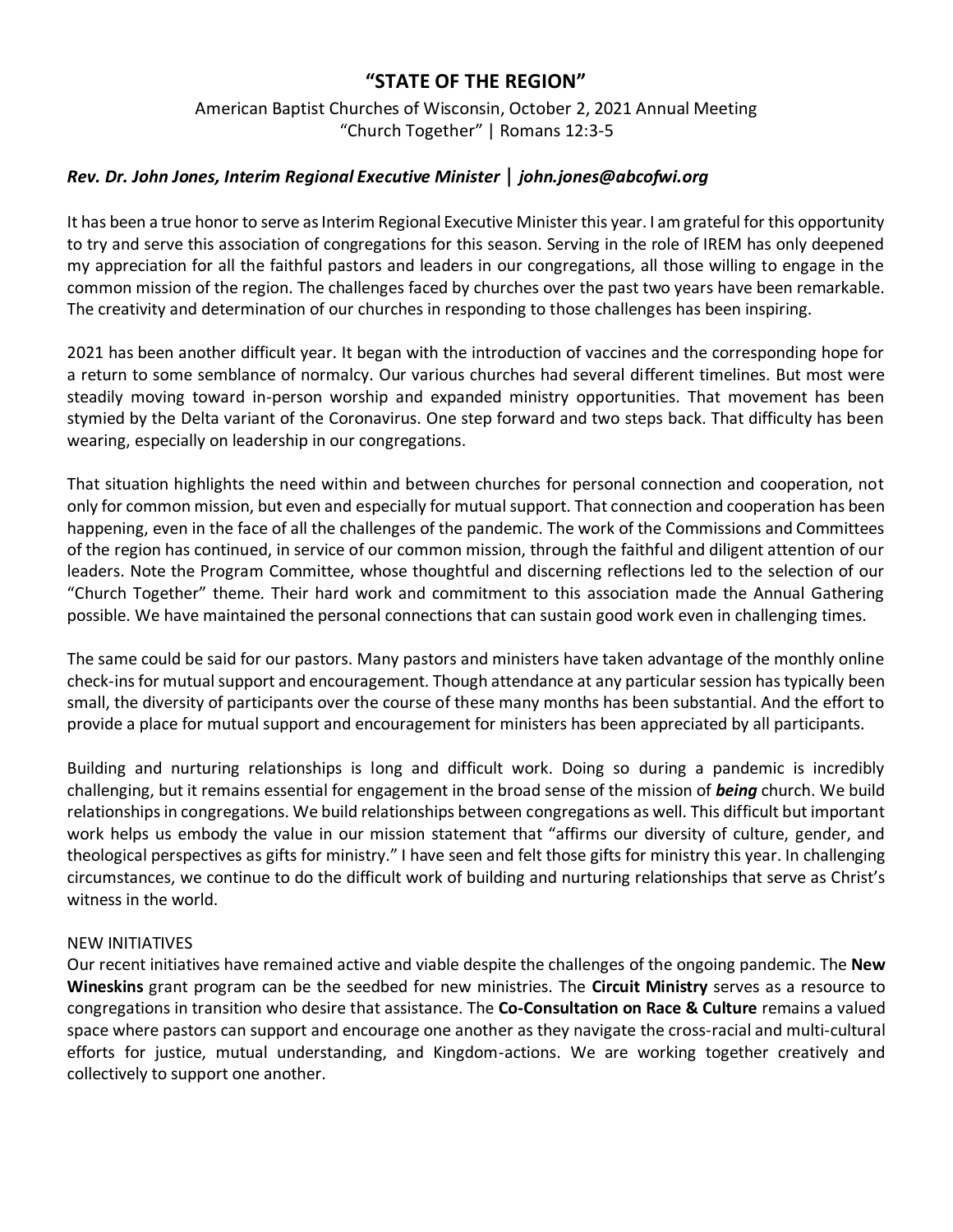### CAMPING

The camping ministry returned to activity this summer, though in an abbreviated format. See Rev. Carolyn Dugan's report below. Camping is a beloved ministry for ABC/WI constituency. Camp Tamarack will be entering a period of intentional promotion among ABC/WI churches (see report below) and of discernment for the future of that tremendous asset.

#### EDUCATION

At the end of 2020, the financial relationship between Central Baptist Theological Seminary in Shawnee, Kansas and ABC/WI ended, effectively ending the seminary site that has been housed in the region office since 2008. CENTRAL Wisconsin was an important part of region ministry and an important presence for theological education in the area. The imprint of the site upon the region can be seen in the number of ministers and pastors who received their education through the site as well as through the offerings of the site to the wider community. Nevertheless, the end of the site requires a rethinking of the educational ministry of the region. That will be an important task for the Board of Managers and the new settled Regional Executive Minister.

#### STAFFING

2021 saw more stability in staffing for the region with a new permanent part-time Office Administrator (Maretta McMullen) and the return (part-time) of Rev. Carolyn Dugan as Associate Regional Minister-Camping. The evolving nature of region ministry and the immanent transition to a new settled Regional Executive Minister will require continued attention and consideration of appropriate staffing for the region office.

#### **GOVERNANCE**

We are entering our third year under the new by-laws adopted during the 2019 Annual Gathering. The Board of Managers is active, diverse, and engaged in the ongoing work of the region, suggesting that this reconfiguration has been both welcome and effective. However, the difficulties faced by the Nominating Committee in recruiting new Board members the past two years suggests that the region will need to give continued attention to developing leadership throughout our diverse constituency to participate in this important work of visioning and oversight.

#### REPORTS

This year we had one congregation make the difficult decision to close after 173 years in ministry. **Darien Community** closed at the end of July.

We have new pastorates that began since our last gathering. **Rev. Tim Schaefer** began his ministry at **Madison, First** in November 2020. **Honey Creek, Community** called **Debbie Giese**, a student at Central Seminary, as pastor in May. And **La Crosse, First** took the bold and creative step of installing a pastoral team in September: **Rev. Dr. Timm Ashley**, **Rev. Maxine Ashley**, **Rev. Don Iliff**, and **Rev. Mark Stahlhut**.

#### **CONCLUSION**

I will quote Marie's last state of the region report when she encouraged us to "(r)emember, value, envision, and implement joint ministries and mission." This is what it means to be Baptist – to be associational in our mission work, however broadly or narrowly that work is understood. That is *being* church. We **choose** to engage in mission together. This is one of the reasons our Program Committee chose the theme of "Church Together" for this year's Annual Gathering. We are better together. We need each other probably more than we realize. And a conscious effort to live out that life together is what builds the capacity to respond to God's call well into the future.

2021 has been another challenging year. But our churches and leaders have been drawing on faith to respond to those challenges. The uncertainty can be daunting, but it is a reminder that we walk by faith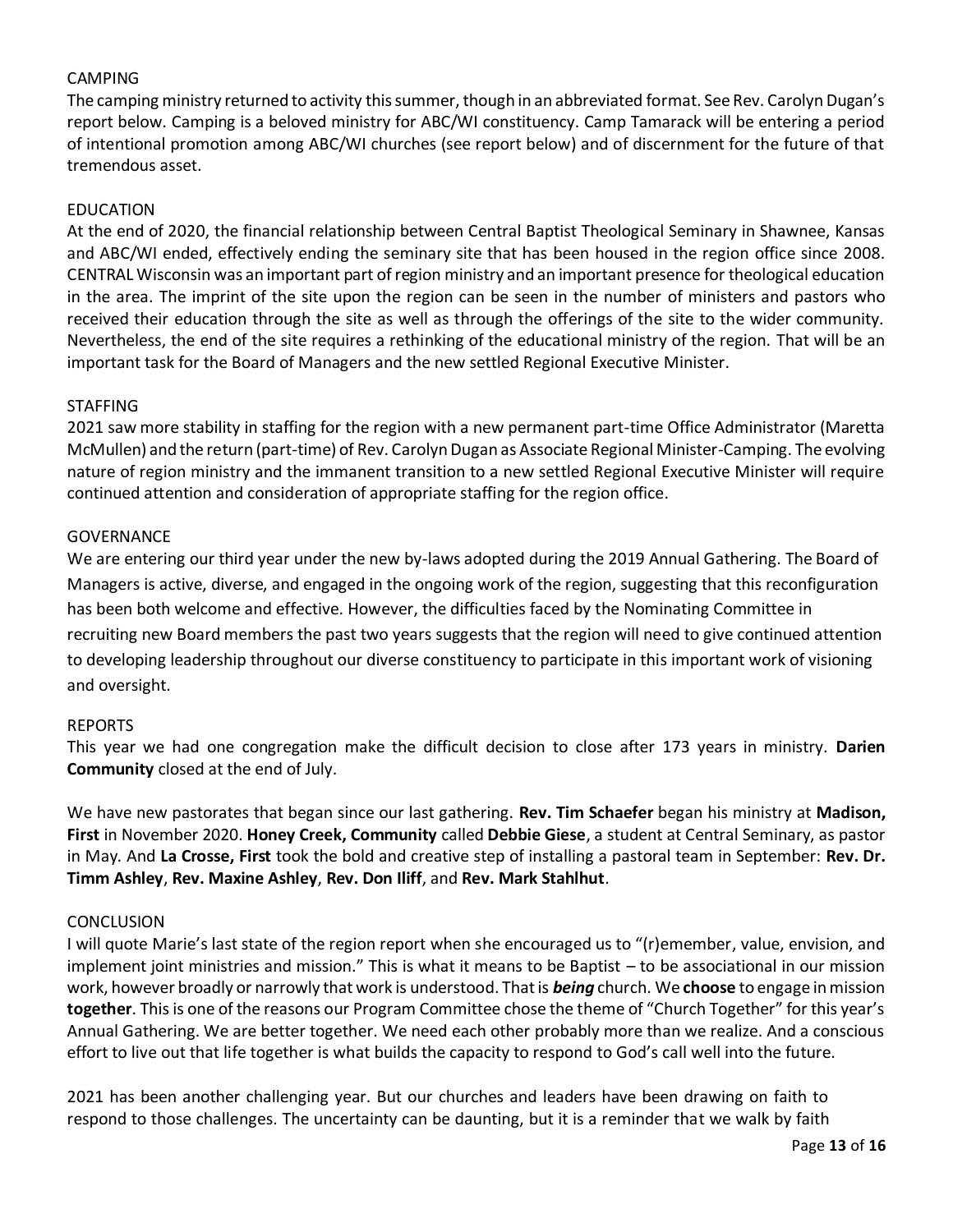and not by sight. May we all continue to follow the example of our savior who spoke with a prophetic voice, ministered with a healing hand, and loved with a big, beautiful heart. May we follow in his footsteps toward the marginalized and despised. May we walk a path neither simple nor easy but true. May we be his feet and hands, his body – the body of Christ – in this world.

\_\_\_\_\_\_\_\_\_\_\_\_\_\_\_\_\_\_\_\_\_\_\_\_\_\_

#### REGION NOTES:

Congregations and Pastors: *Completed*: Don Iliff—La Crosse, First (Interim); Carolyn Dugan—Fond du Lac, Memorial (Interim). *Beginning:* Tim Schaefer—Madison, First; Debbie Giese—Honey Creek, Community; Don Ilif, Timm Ashley, Maxine Ashley, & Mark Stahlhut (team pastorate)—La Crosse, First.

Closed Churches: Darien, Community, Robert Sullivan, Pastor

Pastorate Milestone Celebrations: Lawrence Kirby (Racine, St. Paul Missionary Baptist Church) — 40<sup>th</sup>; Louis Sibley (Milwaukee, Mount Zion Missionary Baptist Church) — 35<sup>th</sup>; Karen Gygaz-Rodriguez (Green Lake, Federated Church) — 25<sup>th</sup>; Juan Contreras (Kenosha, Iglesia Bautista El Calvario) — 20<sup>th</sup>; John Nehs (Green Bay, Bridge Point) —15<sup>th</sup>; Juan Arcila (Waukesha, Hispanic Congregation of First Waukesha) — 15<sup>th</sup>; Eugene Cowan (Milwaukee, Jeremiah Missionary Baptist Church) —  $10^{th}$ ; Walter Lanier (Milwaukee, Progressive Baptist Church) —  $10^{th}$ ; Betsy Perkins (Delavan, First) — 5<sup>th</sup>; Marcus Allen (Madison, Mount Zion Baptist Church) — 5<sup>th</sup>

In Memoriam (ABC/WI Clergy): Karen Bailey (Milwaukee, Songs of Life); Jaime Davila (Milwaukee, Iglesia Bautista - retired)

#### *Rev. Dr. John A. Jones IV, Interim Regional Executive Ministerjohn.jones@abcofwi.org*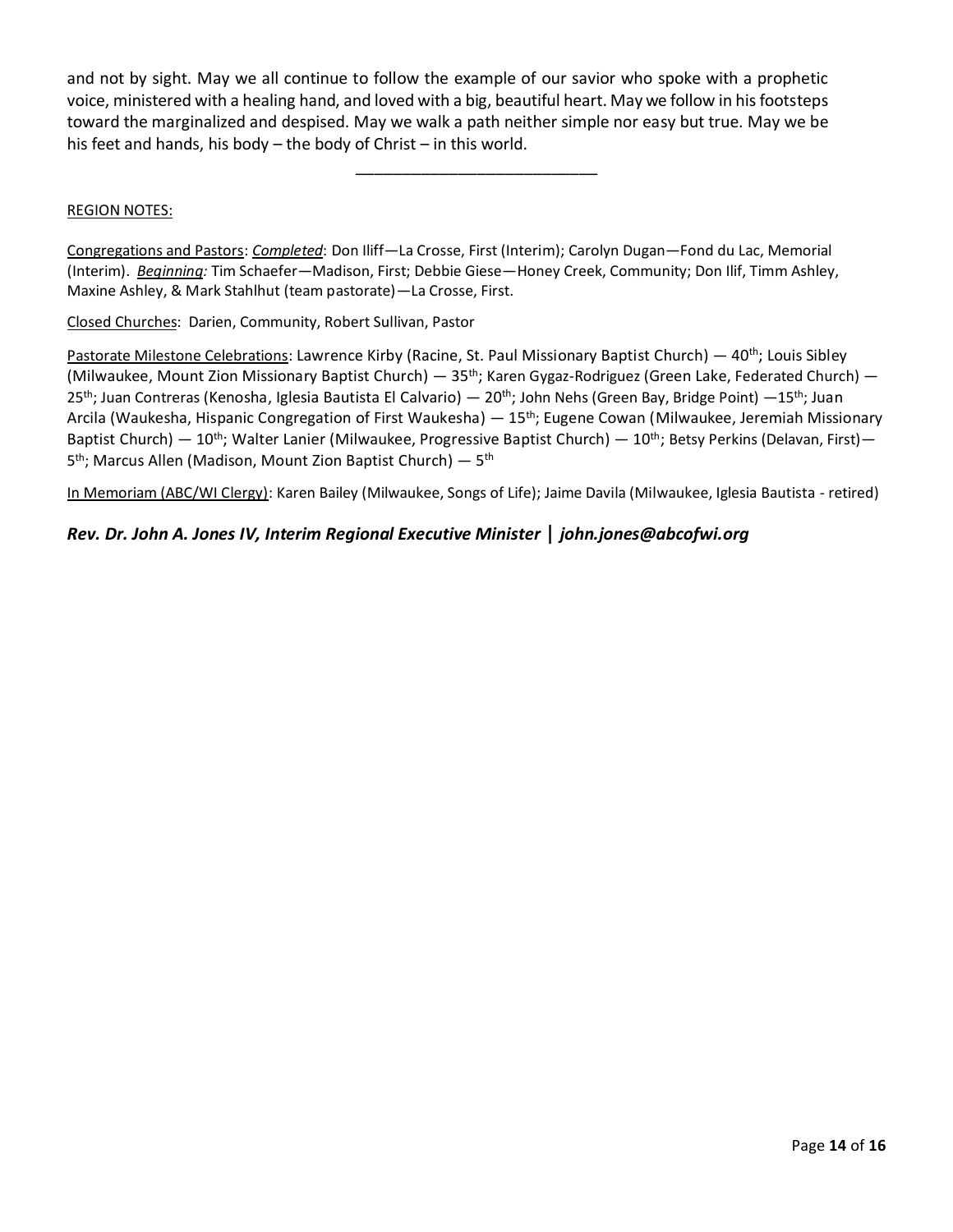## *CAMPING Rev. Carolyn Dugan, Associate Regional Minister – Campingcarolyn.dugan@abcofwi.org Rev. Kim Drost, Assistant Minister – Camping: Facilities and Guest Services* **|** *kim.drost@abco***fwi.org**

This year the theme was based on Romans 8:39. After a year of virtual camp and physically distancing, the reminder was that nothing can separate us from God's love.  $\mathbb{R}^{S}$  in  $\mathbb{R}^{A}$ love surpasses a virus and pandemic.

We slowly and carefully opened things up on the property for the year. We implemented a COVID protocol that includes wearing masks when indoors, reducing the the capacity of buildings, changing some of our meal procedures and monitoring temperatures. For all of our decisions we consulted with the Waupaca County of Health and Waupaca High School nurses. With all of this in place, we only had one camper we needed to send home and as far as we know the issue was not COVID related.

It was a small, but successful camping season and we are grateful to all the volunteers that helped make it happen. As part of the programming we added a few "new" offerings  $\mathbb{R}$ <sub>emalk</sub> 8:30 this year including a Canoe/Kayak Camp, Reunion Camp and a Fishing Fun Day. We are trying trying to offer events that give people a chance to gather in fellowship and maybe try something new.

We continue to have opportunities for those that maybe can't commit to a full camp, but could come up for a day or two to help paint cabins or support our Spring In and Fall Out of camp work days to keep the space maintained and ready for our next arrivals.

In the coming year, we will be encouraging our churches and affiliated partners to explore the camp space for any needs they may have such and small group retreats, youth groups, and more. We understand that needs change over time, but one thing that doesn't change is how spending time in creation gives the soul rest and restoration.

Thank you to the Board and the Region for the continued support of Camp Tamarack as we look to the future.

Grace and Peace – Rev. Carolyn Dugan

Neither height nor depth. nor anything else in all creation. will be able to separate us from the love of God that is